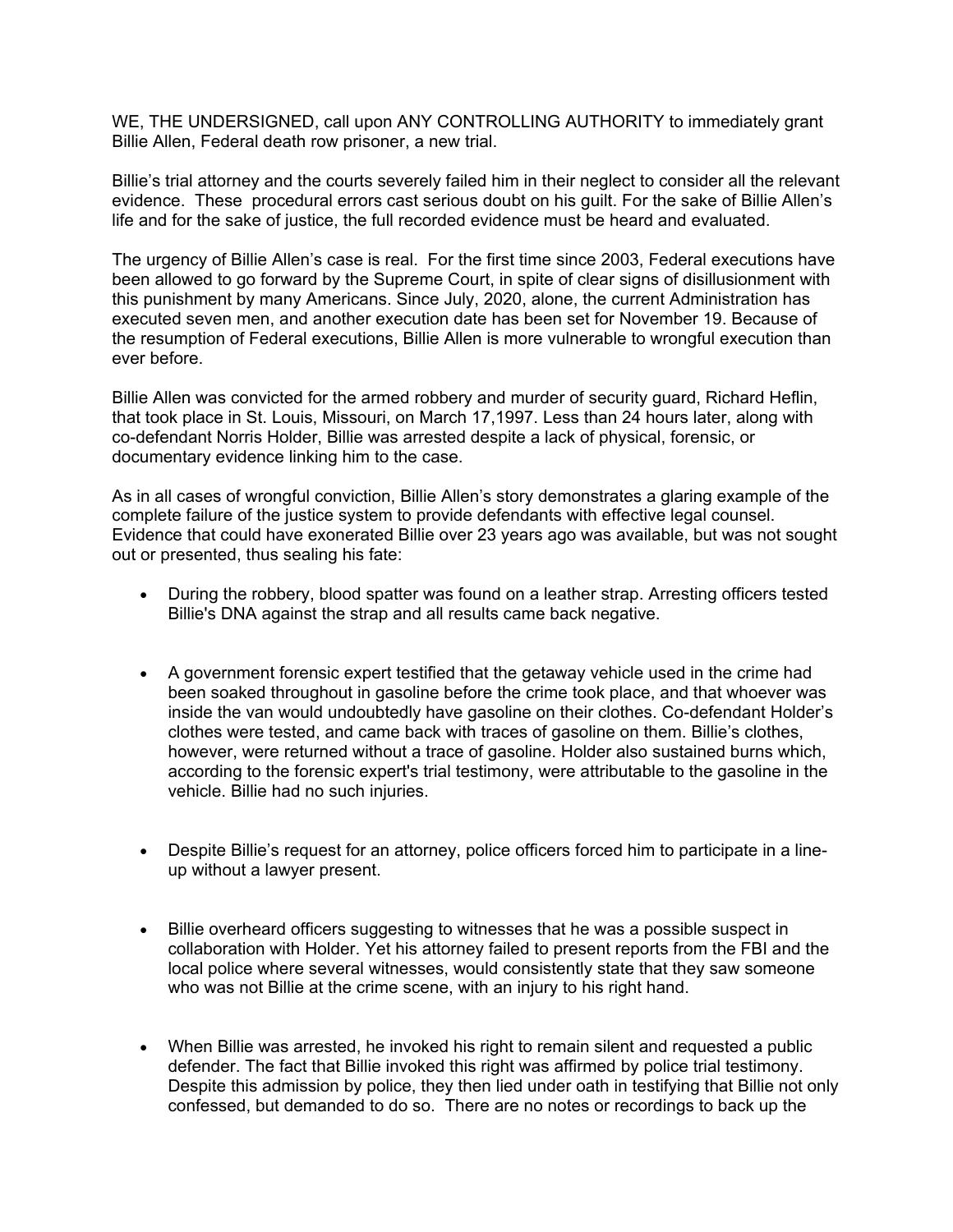officer's claim. In fact, one officer testified that he had taken notes but later destroyed them. Billie's trial attorney failed to challenge this testimony in court.

 Billie had a credible alibi: a security guard saw Billie at a mall at the time of the crime. The FBI interviewed the guard but this statement was never admitted into evidence or considered at trial.

If this evidence had been appropriately presented at Billie's trial, it is likely that Billie would never have been convicted, much less served 23 years on federal death row, awaiting execution.

WE CALL ON YOU IN YOUR PROFESSIONAL CAPACITY TO DELIVER JUSTICE FOR BILLIE ALLEN and, further, to call at once for an end to the death penalty itself. Thank you for your immediate and serious attention to this matter.

## *SIGNED***:**

| <b>Brendan Sexton III</b>                                     | Actor                                                  |
|---------------------------------------------------------------|--------------------------------------------------------|
| <b>Charlene Carruthers</b>                                    | Author                                                 |
| Danny Glover                                                  | Actor                                                  |
| Dave Eggers                                                   | Author                                                 |
| Dr. Yusef Salaam                                              | The Exonerated Five (formerly Central Park 5)          |
| <b>Etan Thomas</b>                                            | <b>NBA</b> veteran                                     |
| Gbenga Akinnagbe                                              | Actor                                                  |
| <b>John Carlos</b>                                            | 1968 Olympian                                          |
| John Cusack                                                   | Author and actor                                       |
| Keeanga-Yahmatta Taylor                                       | Author                                                 |
| <b>Kirk Bloodsworth</b>                                       | Death row exoneree; Witness to Innocence               |
| <b>Marc Lamont Hill</b>                                       | Professor, Temple University                           |
| <b>Phillip Agnew</b>                                          | Co-founder, The Dream Defenders                        |
| V (formerly Eve Ensler)                                       | Playwright                                             |
| <b>Wallace Shawn</b>                                          | Playwright, author                                     |
| <b>William Bennett</b>                                        | Author and Super Bowl champion                         |
| $\star$<br>$\star$<br>$\star$<br>÷<br>$\star$<br>$\star$<br>÷ |                                                        |
| Angie Agapetus                                                | The Death Penalty Abolition Movement                   |
| Claudine Verplanken, President                                | French Coalition Against the Death Penalty             |
| Danny Katch                                                   | Author                                                 |
| Dave Zirin                                                    | Author                                                 |
| Deepa Kumar                                                   | Professor, Media Studies, Rutgers University           |
| Devon Golaszewski                                             | Loyola Marymount University                            |
| Donna Murch, PhD                                              | Assoc. Professor, History, Rutgers University          |
| Dr. J. A. Lerner                                              | Amnesty International                                  |
| <b>Gwen Berliner</b>                                          | <b>American Federation of Teachers</b>                 |
| Hannah Cox                                                    | Conservatives Concerned about the Death Penalty        |
| Jen Marlowe                                                   | Author/Filmmaker/Journalist, Donkey Saddle Productions |
| Jessica Sullivan                                              | Skidmore College                                       |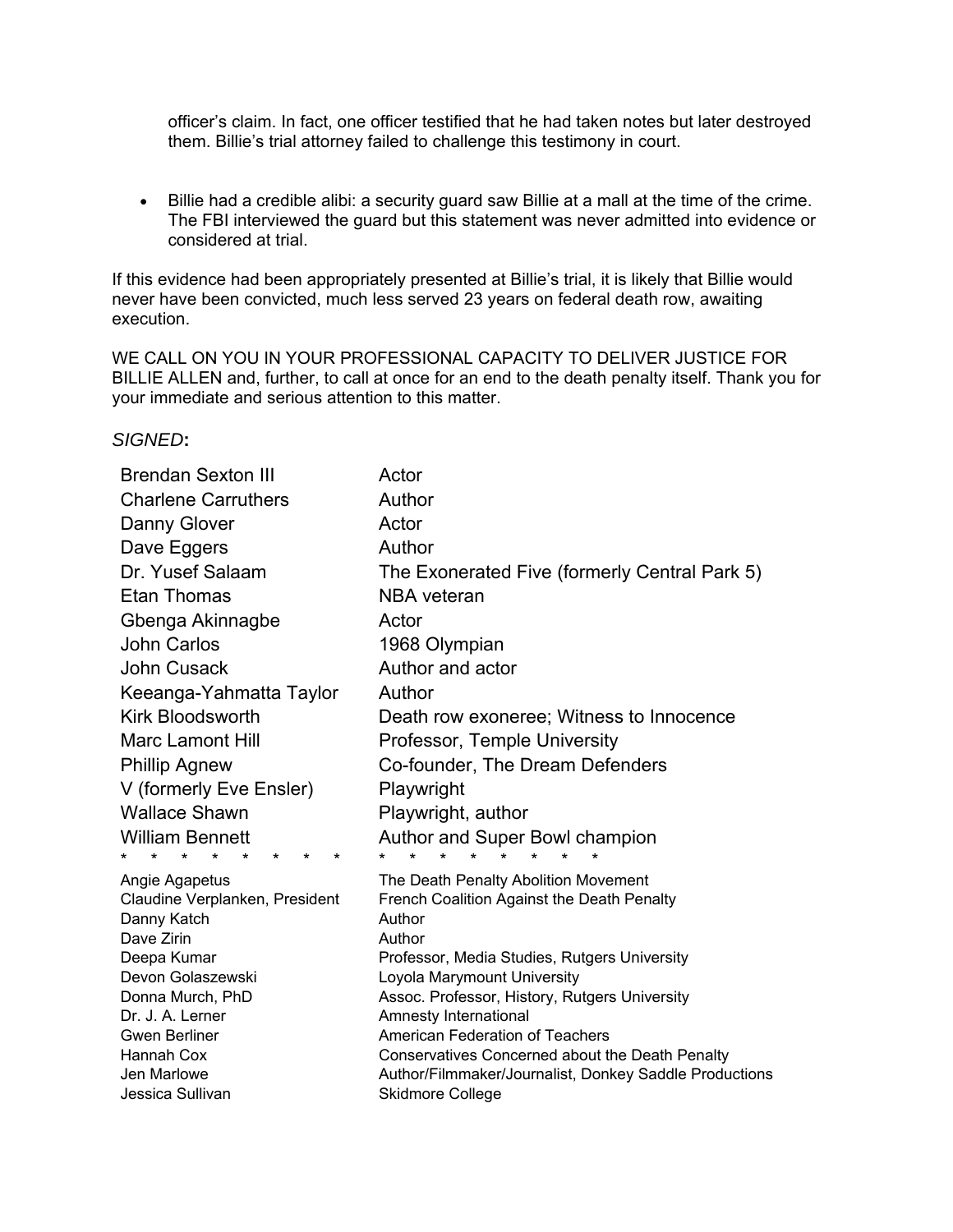Joel R. Pruce University of Dayton L M Feldman Bryn Mawr College Leif Olson M.Ed **Arizona State University** Ludovica Alcorn **Silberman School of Social Work, CUNY Hunter** Marissa Gutierrez-Vicario **Art and Resistance Through Education (ARTE)** Megan Behrent **Assoc. Professor, City University of New York** Micah Uetricht Deputy Editor, Jacobin Magazine Nandini Sikand Lafayette College Peter Wu **The Asia Group** Phil Gasper **Professor Emeritus, Notre Dame de Namur University** Rev. Larry J. Morris III Communion Christian Church (Disciples of Christ) Robby Karran **Producer**, Democracy Now! Roger Wolfson **Producer** and screenwriter Rory Fanning **Author** Samuel Farber **Professor Emeritus, Brooklyn College** Shari Silberstein **Equal Justice USA** William Keach **Professor Emeritus, Brown University** \* \* \* \* \* \* \* \* \* \* \* \* \* \* \* \* Aaron Rovinsky **Aaron Rovinsky** Julia Cunningham Abigail Leighton **Julia Gilkey** Adam Tinkle **Julie Day** Adrian Berliner **Adrian Berliner** Justice McClinton Adriana Renteria Justin Daniel Adriana Warner **Matter Shelton** Justin Shelton Adriana Warner **Kalyango Ali** Agatha Silva **Kamyra Edokpolor** Agnes Dall **Agnes Dall Kara-Sue Sweeney** Aisha Salaam **Karen M** Alqasem Aislinn Whalen **Karissa Lewis** Akyiaa Wilson **Kate Schwartz** Alan Paradis **Katherine Demby** Alana Krivo-Kaufman Katherine Hovt Alejandro Val Ortega Kathleen Altemus Alesia King **Kathryn Schulz** Alex Purdy **Kathy Cowles** Alexa Harmon-Thomas Katie Leverentz Alexa Krzyzanowski Katie Zabronsky Alexa Spiegel **Kaycie Sweeney** Alexandra Huken Kayla Corcoran Alexandra Mitchell **Kellie Riegel** Kellie Riegel Alexandra Pogue **Kelly Miller** Alisa Deanes **Kelsey Riley** Alisha Cannon **Kendall Funk** Alistair Gluck **Kent Seeberger** Allison Ciuci **Kevin Tan** Alysa Artis **Khalil Smalling** Amanda Edwards **Kiley A Romano** Amy Naveira **Krystal Sandhu** Amy Savino **KWAME Shakur** Kwame Shakur Ana Angeles **Kyle Payen**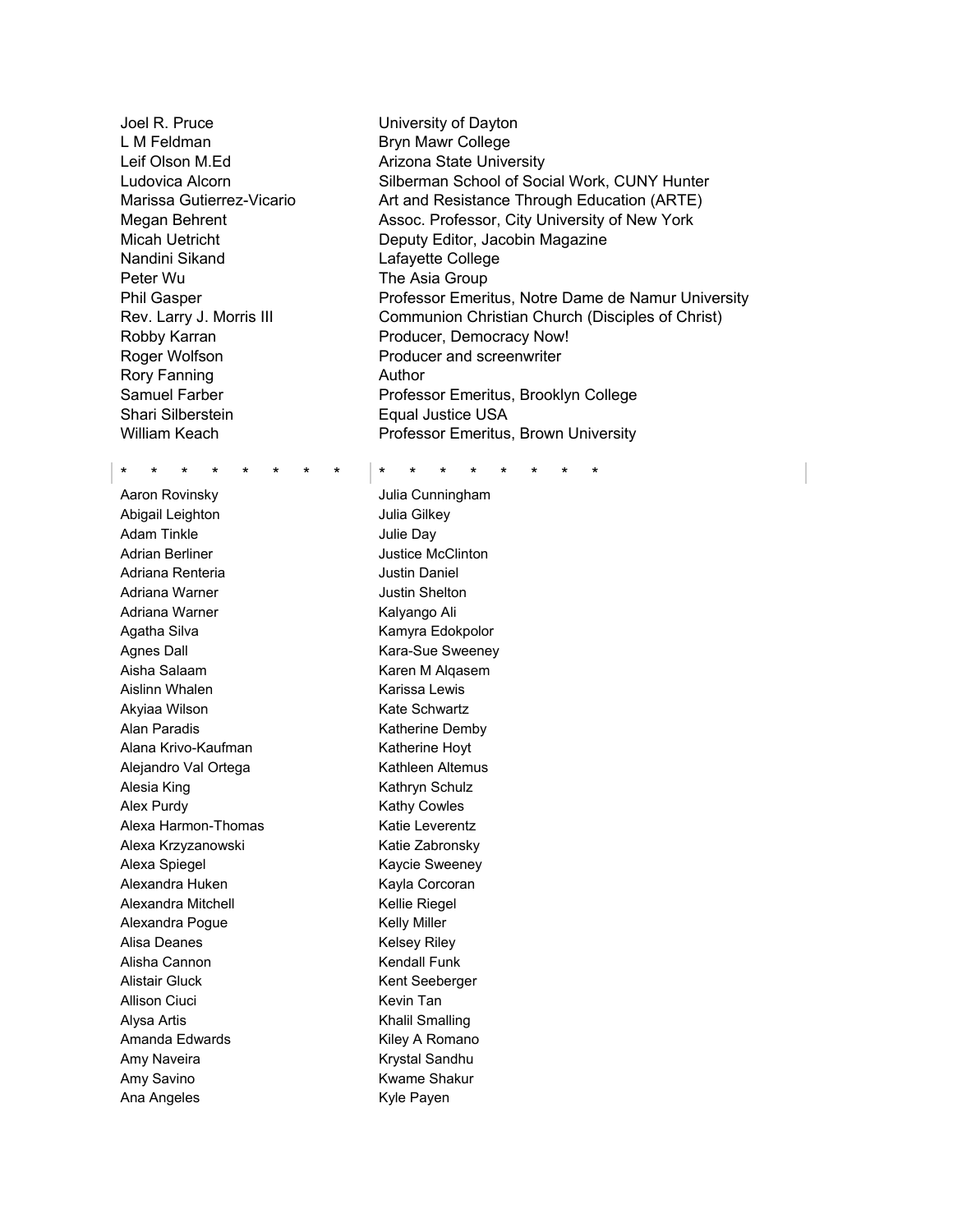Ana Barros **Laisa Schweigert** Andrea Chavarro Lance Soto Andrea Pastor **Lara Alqasem** Angelica Sophia Latishia James-Portis Angelina Greear **Latoya Austin** Anna Fauzy-Ackroyd Laura Michalski Anna Gong **Laura Peñaranda** Anna McGuire **Laura Schulz** Anne Vidal **Lauren Phillips** Anny Angel **Anny Angel** Communist Communist LeAnna Hallman Anya Rous Ledah Wilcox Ashlee Harper **Lee Wengraf** Ashley Ware **Leigh Hendrix** Astrid Ronnerstam Lilliana Brandao Athena Sidiropoulou Lily Blanco Aubrey Mcgraw Linda Buckley Audrey Bruner **Linda Witkowski** Ava Dennis Linden Beryl Azalea Fairley **Louis Azalea** Fairley Azul Kmiecik **Lori Tullgren** Barbara Laubenthal **Exercise Search Accept** Lucas Jaeger Belinda Barnett-Andrea Lucas Plotnik Bianca M Frisby **Lucy Buglass** Billie Melissa Madeleine Susi Bobby Hill **Madeline Charne** Brandon T West Madhuri Shekar Bree Riley **Magdalene** Ho Brian Gilmore **Maggie Bott** Brian Harrington Manuela Schnitzspahn Brian Lindsay **Margaret Burtness** Brianne Kane Marissa A Staller Brooke Thomas **Martin Richmond** Bryan Castillo **Matt Meyer** Matt Meyer Bryce Perry **Mattheus Carpenter** Calandra Davis **Maurita** Cardone Camille Beecher **Max E** Friedman Camryn Dahl **Maxine Haesendonck** Carla Mullen **Maya Pierini** Maya Pierini Carla Mullen Maylott Mulugeta Carla Welch **McKenzie** Scott Carly Choppin **Megumi Kirby** Carol M Lang Mel Bienenfeld Carolina Pavlicin **Melanie Cook** Carolyn S Klaasen Melissa Bent Cat Quinlan **Melissa** Denizard Cat Rodriguez **Michael Brown** Catherine Lenke Michael S. Williams Catherine Shin Mieke Struwig Celia Fleischer Miriam Eusebio Celine Tan **Miryung Mariah Fontijn** 

Brittany Micek Marissa Gutierrez-Vicario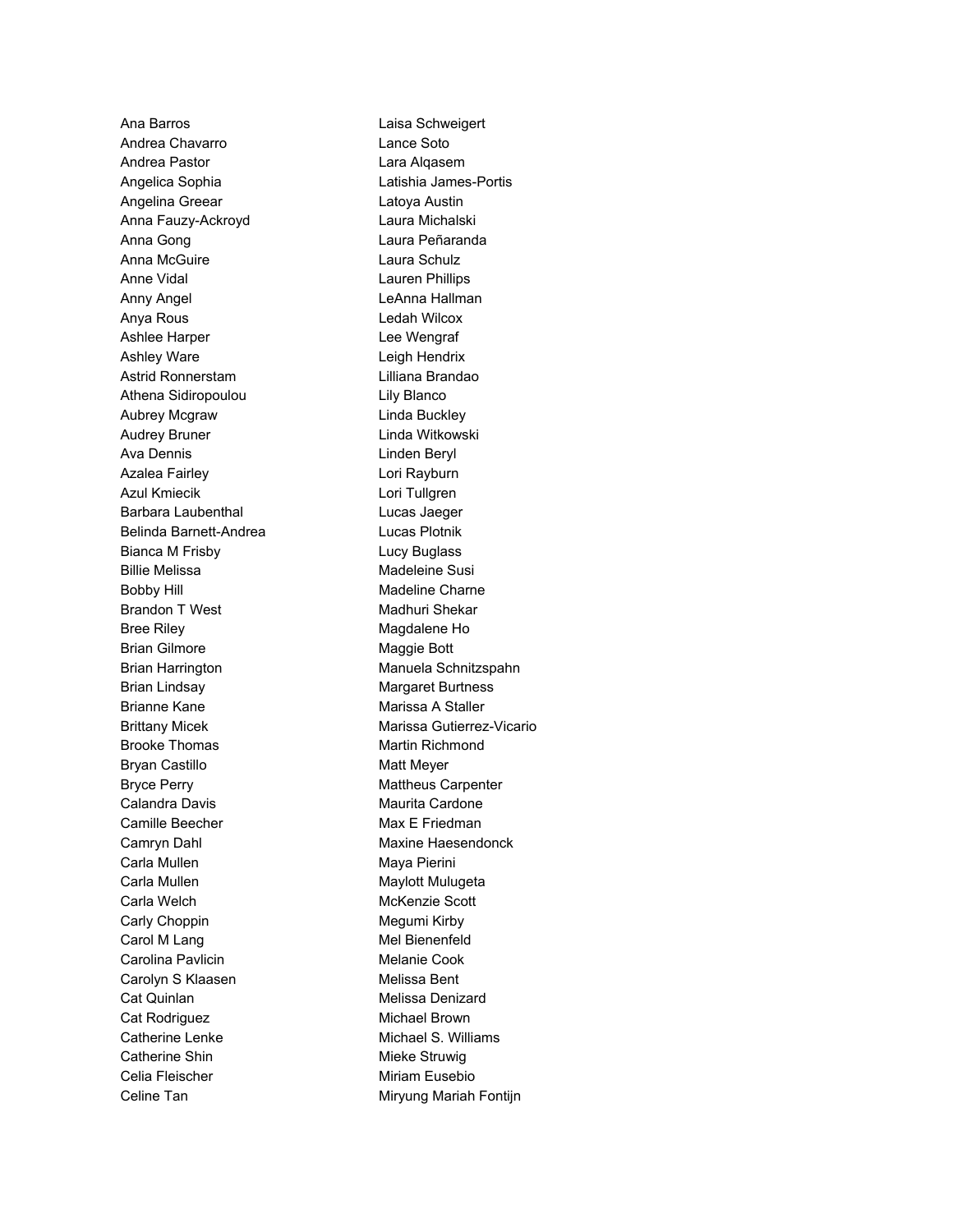Chanelle Batiste **Mitch Rodan** Chantal Veyrac **MJ** Kaufman Charlotte Mollie Wetherall Cheryl Pullen Molly Wooliver Chris Phillips **Mona Cadena** Christien Federak Monica D. Riley Christina Novaton **Monica Vittoria Moroni** Christina Quintana Nadija Sulcaj Claire Wozny **Nallely** sadler Clare Brunton Nancy M Hoffman PhD Claudia Bellacosa Natalie Phelps Claudia Maisch Nathaniel Jackson III Claudia Zaniolo **Nesila Koka** Cody Kuhn Nia Bowser Colleen Bruno **Nicholas Greven** Corinne Donly **Nick Schuster** Cory Johnson Nicole Kinbarovsky Dagny Hatch Nikita Mitchell Dalia Segal-Miller Nina C Young Dana Astmann Noah Klowden Dana Childs Noel Sikorski Dani Pérez Nora Helf Daniel Hasegawa Nyra Serrant Daniel Miller **Contract Contract Contract Contract Contract Contract Contract Contract Contract Contract Contract Contract Contract Contract Contract Contract Contract Contract Contract Contract Contract Contract Contract** Daniela Maria Piazzoni **Caratter Contracte Contracte Dividendi** Oluchi Omeoga Dannelly Rodriguez **Constanting Constanting Convention** Olympia Gonzalez Danny Le **Danny Le Conyx Ramirez** Darrow Klein **Darrow Klein Darrow Klein Darrow Klein** David Butler **P.J. Portengen** David Cao **Pascale Dubourdieu** Deborah Allen **Patricia Baley** Deborah Mayasich **Paul Han** Deborah Rosenstein **Pauline David-Sax** Debra Klein **penny lane** Deinya Phenix, PhD Perla Vargas Dejaun Wright **Perrin Price** Derrick N. Gibson **Peter Koch** Destinee McGhee **Rabbi Mónica Gomery** Dexter Hollier-Larousse Radaya Ellis Diana Berliner **Randi OConnor** Randi OConnor Diana Hou **Raquel Miller** Diane Pittman **Ras Omeil** Dorothy Levine **Rayan Izzeldin** Dr. Emily Springer **Rebecca Gitlin** Drue Meex **Rebecca** Kruger Edie Thomas **Rebecca Waer** Eileen Weisinger **Rhonda Fischer** Elaine Mensa-Wilmot **Riley Jue** Elaine Rodger **RJ Thompson** Eli Dunn Rob Santos Eliza Murphy **Robert Cuffy**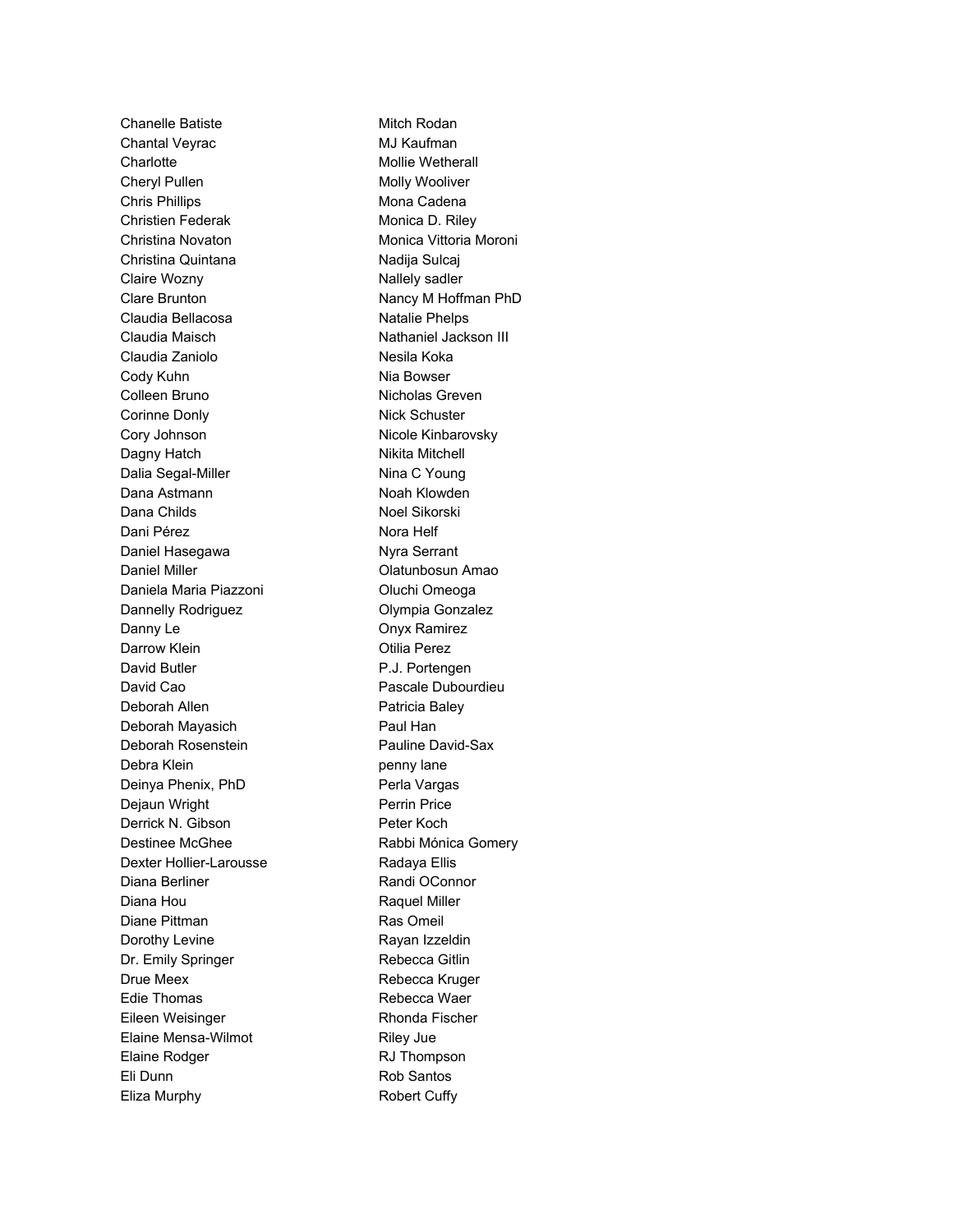Elizabeth Croisetiere **Robert Pierzak** Elizabeth Wu **Roger Wolfson** Ella Burrus **Ella Burrus** Royee Chen Emily Batlan **Ruth Acevedo** Emily C Zemba Saad Hamid Emily Delvecchio Saager Chawla Emily Gronlund **Sabra Williams** Emily Nonko **Sabrina Bremer** Emily Sahakian Sadie Rubin Emma Berdugo **Saima Iqbal** Emma Linneman Samantha Fonteyne-Crescioni Emma MacKenzie Sami Disu Emma Wilde Botta Samora Pinderhughes Erica Wirthlin Sandra Castillo Erich Bachinger **Sara Wagner** Sara Wagner Erin Boerio Sarah Adams Erin Hamill **Sarah Barnett** Esther Caroline **Sarah Brown** Eva Hooten Sarah Longstreth Evan Pearson **Sarika Chawla** Evelyn Staus Saurav Saurav Sarkar Evie Fabricant **Scarlett Cooley** Fari Mbaye **Scott Langley** Scott Langley Fatuma Haji **Nama Kata Tanggarta Kabupatén Shalva Wise** Felicia Cordell **Shantha Robert** Frances Horwitz **Sharon Alfinito** Francine and Jean-Claude Guillot Shavit Melamed Freida Steiner Shaybrielle Smith Freya Merritt **Shayla Black** Shayla Black Gabriella Diaz **Shelby Lynn Allred** Gail Boyce Sheria Irving Garrett Rolph Sherry Wolf Ghalem Attika Shireen Nori Giancarlo Succi **Shivani Desai** Girim Jung **Shwetha Kunnam** Gloria Rubac **Siddharth Gupta** Grace McGuire **Sienna Robinson** Grace Park **Silvia Battigalli** Gretchen Atwood Simon Whitlock Gretchen M Wallacker Sonia Alexander Gwen Marcus **Sonia Hussain** Hadar Ahuvia **National Sophia Mattia** Haley Pessin Sophie Enloe Hannah Etman Sophie Smith Hannah Isenberg **Sophie Webster** Harrison Ward **Stanley Funnell** Hayley Oliver-Smith Starr Rhee Heather Donovan Stephanie DiSanto Heather Holcomb Stephanie Taylor Heather Moses **Steve Cummings** Henderson Hill **SueZann Bosler**